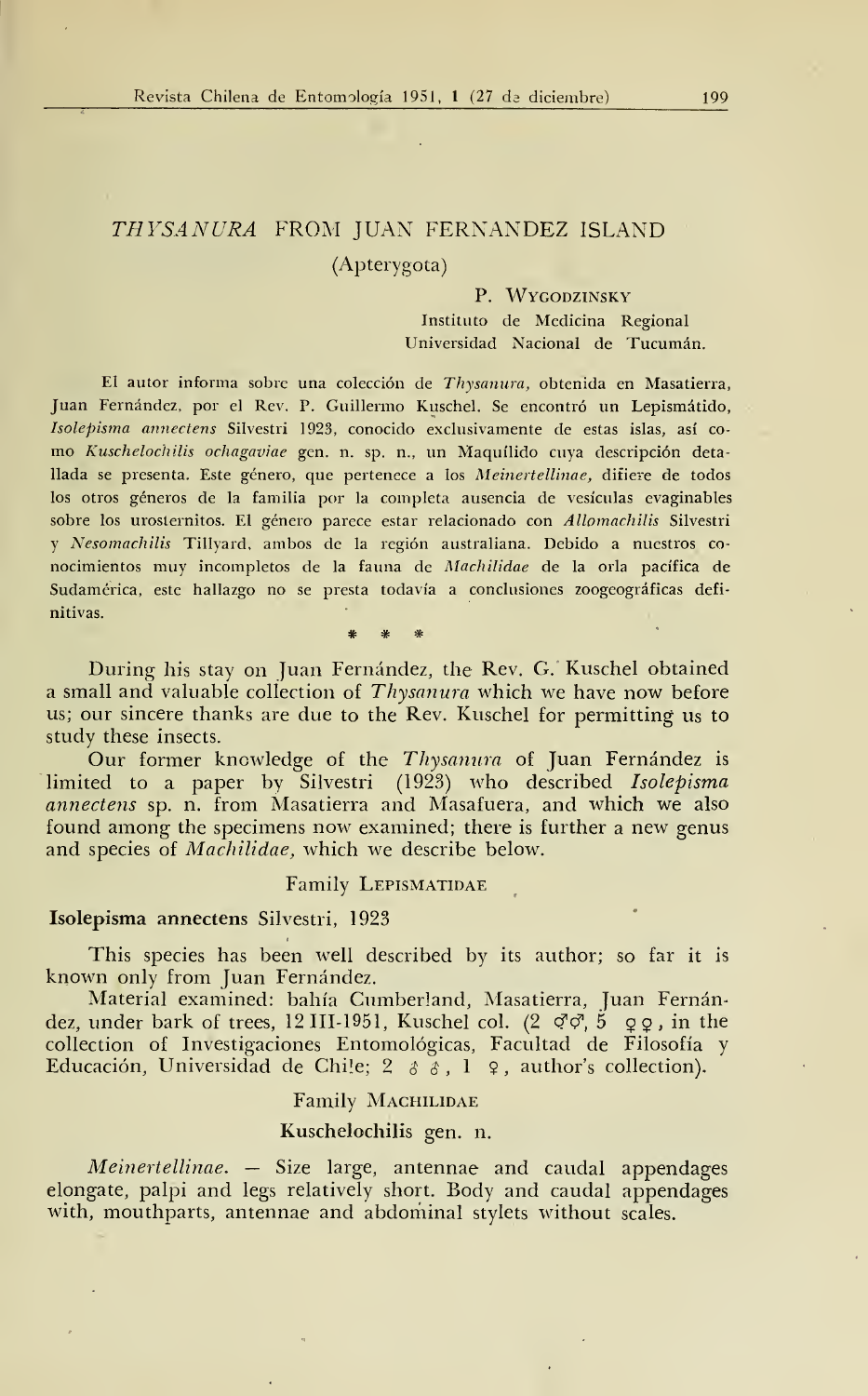Eyes slightly wicler than long. Ocelli subtriangular, small, situated submedially before the eyes. Antennae longer than body, delicate, slightly widened at base, the distal joints divided into numerous subjoints, these with strong bristles, fine hairs and peculiar sensoria. Mandibles normal, with four teeth. Maxillary palp of male with specialized bristles. Last joint of labial pálp elongate, in both sexes.

Legs of second and third pair with stylets. First pair of male not distinctly stouter than others.

Sternites of abdominal segments very tiny. Urosternites II-IX with one pair o£ stylets each; exsertile vesicles completely absent. Terminal spine of stylets shorter than half the length of stylet. Coxites without spine-like bristles. Parameres of male absent; penis short and stout, the basal portion transverse, the apical portion subtriangular. Ovipositor of female delicate, elongate, of primary type.

Filum terminale longer than body, cerci shorter than half the length of the filum terminale. Caudal appendages with scales only, without hairs or bristles. Apex of cerci with two spiniform processes of different size.

Type of genus: Kuschelochilis ochagaviae sp. n.

We take special pleasure in naming this extraordinary genus for ist discoverer. The present state of our knowledge of the Machilidae does not permit to fix exactly the systematic position of Kuschelochilis. The genus which belongs to the Meinertellinae, seems somewhat related to Allomachilis Silvestri, 1906, from New South Wales, <sup>a</sup> machilid with subtriangular submedian ocelli, and with exsertile vesicles only on abdominal segments Il-IV, buí without stylets on its legs. Kuschelochilis approaches also Nesomachilis Tillyard, 1924, a genus from the australiau región, on account of the shape and position of its ocelli and the specialized bristles of the male maxillary palp. We do not know any american genus that migth be compared to Kuschelochilis. Owing to our very incomplete knowledge of the Machilidae from the pacific coast of South America, however, no zoogeographical conclusions can be based upon these findings.

The most typical character of Kusthelochilis, which does not repeat itself in any other genus of the family, is the complete absence of exsertile vesicles on the abdominal urosternites, a fact which seems to indícate specialization, but not <sup>a</sup> primitive condition. Verhoeff (1910) who considered the actual Meinertelli nae as <sup>a</sup> family, Meinertellidae, founded upon Allomachilis —a genus characterized by the very reduced number of its exsertile vesicles- a separate subfamily, Allomachilinae. If we adopted Verhoeff's point of view, Kuschelochilis should be made the type of <sup>a</sup> further. supergeneric group. We do not adopt this course as we consider the number or eyen the presence or absence of exsertile vesicles as a purely secondary character which has no value for the characterization of higher groups (Wygodzinsky, 1941).

#### Kuschelochilis ochagaviae sp. n.

Body length of male (without caudal appendages) 14.0, of female 16.0 mm. Pattern formed by scales unknown. Intense hypodermal pigment present on various región of the body and the appendages.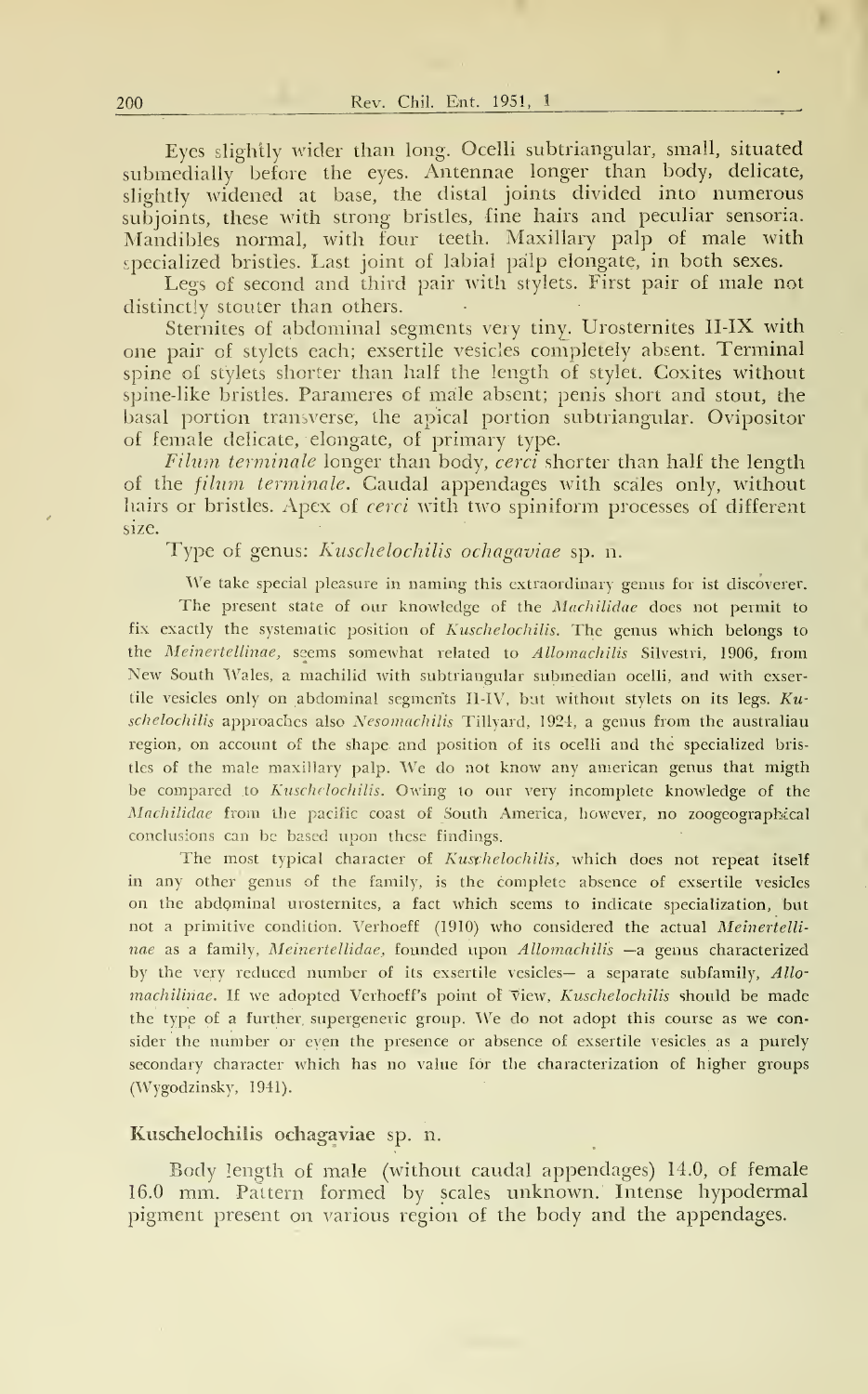Pattern of eyes unknown. Relation length : width of eyes  $= 0.8$ ; line of contact : length =  $0.35$ . Ocelli as in generic description and figs. <sup>1</sup> and 2; their color reddish.



Wygodzinsky, Thysanura of Juan Fernandez,

Kuschelochilis ochagaviae.—Fig. 1, Head, frontal view; fig. 2, eye and ocellus, lateral aspec; fig. 3, maxillary palp of male; fig. 4, idem, apex of last joint; fig. 5, Ídem, internal surface of joints III and IV; fig. 6, maxillary palp of female, pig ment not shown; fig 7. labial palp of male; fig 8, labial palp of female; fig. 9, subjoint of distal portion of antenna; fig. 10, sensoriura of distal subjoint of antennae; fig. 11, anterior leg of male; fig. 12, median leg of male; fig. 13, posterior leg of male.-*Wygodzinsky del*.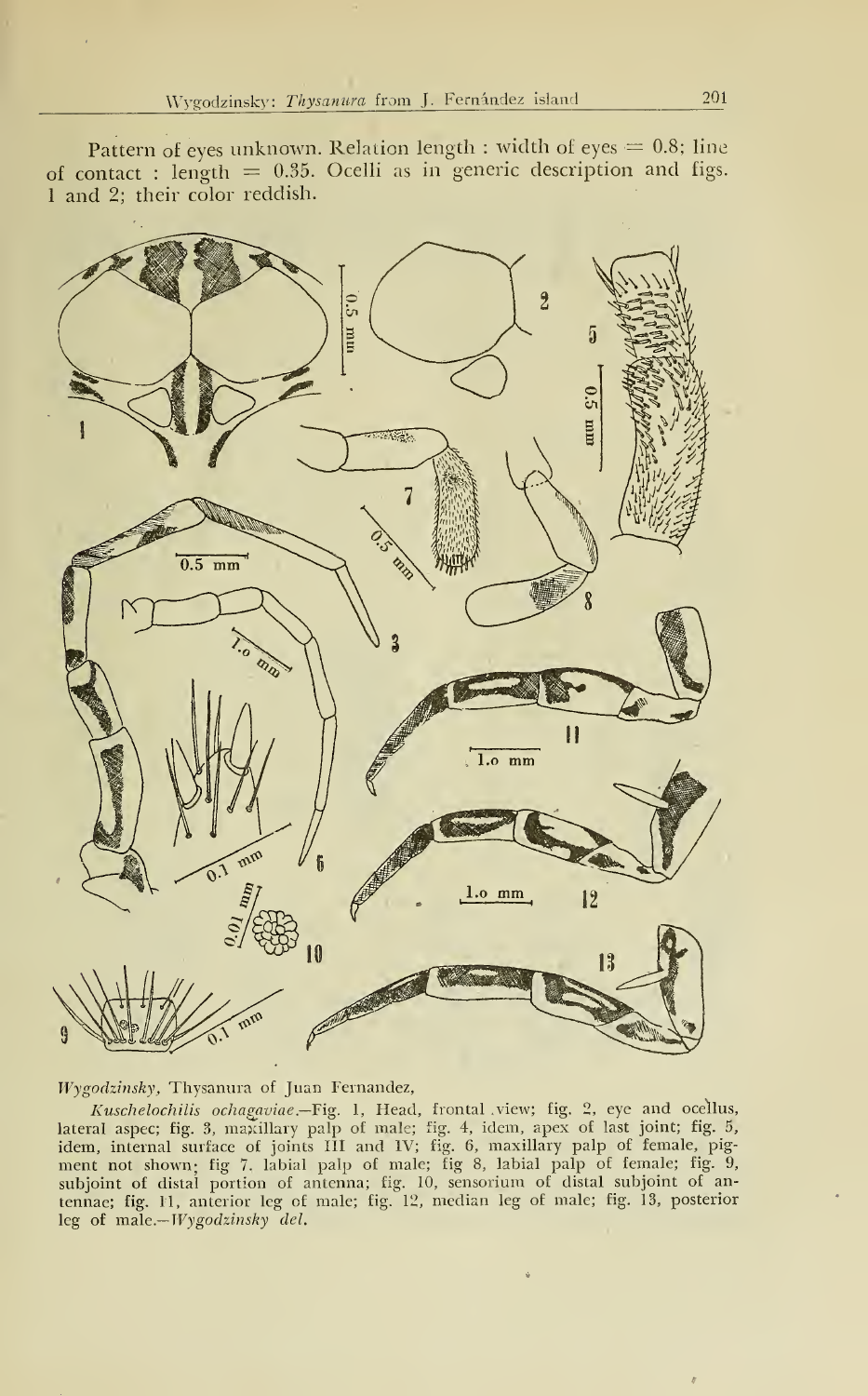Hairs of head short, not numerous. Hypodermal pigment as in fig. 1.

Antennae longer than body (máximum length observed 25 mm.). Scapus and pedicellus with extensive pigmentation. Joints of flagellum uniformly light brownish, the intermediate subjoint whitish. Joints of distal portion of *flagellum* divided into 25 subjoints (fig. 9); these with



*Kuschelochilis ochagaviae.*—Fig. 14, Urosternite I of male; fig. 15, urosternite V<br>of male; fig. 16, urosternite VIII of male; fig. 17, urosternite VII of female; fig 18,<br>urosternite IX of male; fig. 10, urosternite IX of ments of the median portion of anterior ganapophyses of female; fig. 22, apical seg ments of anterior gonapophyses of male; fig. 23, apical segments of posterior go napohyses; fig. 24, apical spines of *cercus.*—Wygodzinsky del.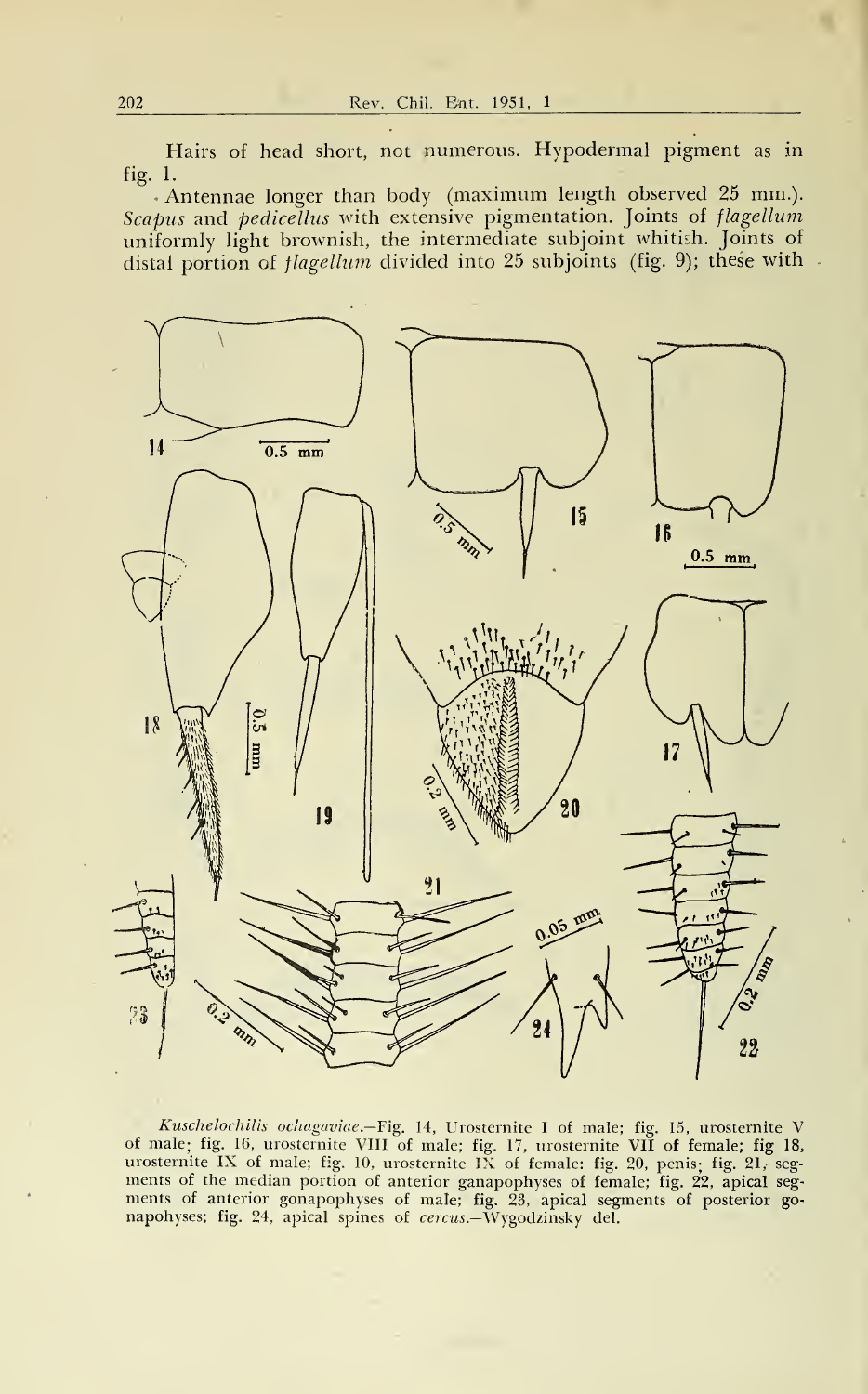a basal wreath of strong bristles, some rather delicate apical hairs and a few peculiarly shaped sensoria (fig. 10).

Shape and pigmentation of maxillary palp of male as in fig. 3; length of last joint about half that of penultimate, its spines of medium size (fig. 4). Bristles of palp short and not numerous; internal surface of joints III and IV with specialized hairs and bristles (fig. 5). Shape of maxillary palp of female as in fig. 6, its pigmentation similar to that of male, somewhat more intense. Labial palpus of male as in fig. 7, its last joint elongate, not distinctly widened apically; all bristles short. Pigment reduced to malí spots on joints II and III. Shape of labial palp of female as in fig. 8; its pigmentation more extensive and stronger than in male.

Shape and pigmentation of legs of male as in figs. 11-13; special sensory organs absent. Legs of female as in male. Bristles short, quite numerous; ventral spiniform bristles absent.

Shape of urosternites as in figs. 14-19. Relation of length of stylet : coxite of male, on segments II-VII = 0.6, VIII  $=$  0.7, IX = 0.7; in the female, on segments II-VII = 0.6, VIII = 0.7, IX = 0.75. Stylets with faint pigment; its bristles numerous, rather delicate; stylets of last segment (fig. 18) en internal surface with some elongate spiniform bristles. Apical spine hyaline, shcrter than half the length of styíet.

Penis of male short and stout (fig. 18), its apical portion subtriangular, slightly longer than basal ene, its opening ventrally and longitudinally; its surface with very numerous short hairs (fig. 20).  $-$ Ovipositor of female surpassing slightly the apex of stylet IX, delicate, parallelsided. Anterior gonapophysej with about 60 segments; the basal 10-15 segments bare, or with ene bristle at its inner border, the remaining segments (fig. 21) with 2 large bristles, one on each side, and 2-3 smaller ones; the lateral bristles become progressively longer towards apex. Distal segments with some tiny sensorial hairs (fig. 22). Apical spine delicate, as long as the 4-5 last segments together. Posterior gonapophyses bare on their basal two tbirds, the apical segments with one large bristle and some short hairs (fig. 23).

Maximum length of filum terminale 20, of cerci 7 mm. Apical spines of cerci as in fig. 24.

Material examined: El Camote, Mt. Yunque, Masatierra, Juan Fer nández, 600 m., 17-III-1951, Kuschel col. (1 holotype, <sup>1</sup> allotype,  $I \$   $\delta$ ,  $3 \,$   $\circ$   $\circ$ ,  $I$  juv., paratypes, in the collection of University of Chile;

 $1 \text{ } 3$ ,  $2 \text{ } 2$ , paratypes, in the author's collection).

 $B$  i o  $\log y$ . –We were informed by the collector that he obtained these insects beating leaves and rosettes of the bromeliad Ochagavia elegans, where Kuschelochilis finds protection against the very strong winds and the almost continuous mist and rain which are prevalent on the slopes of Mt. Yunque.